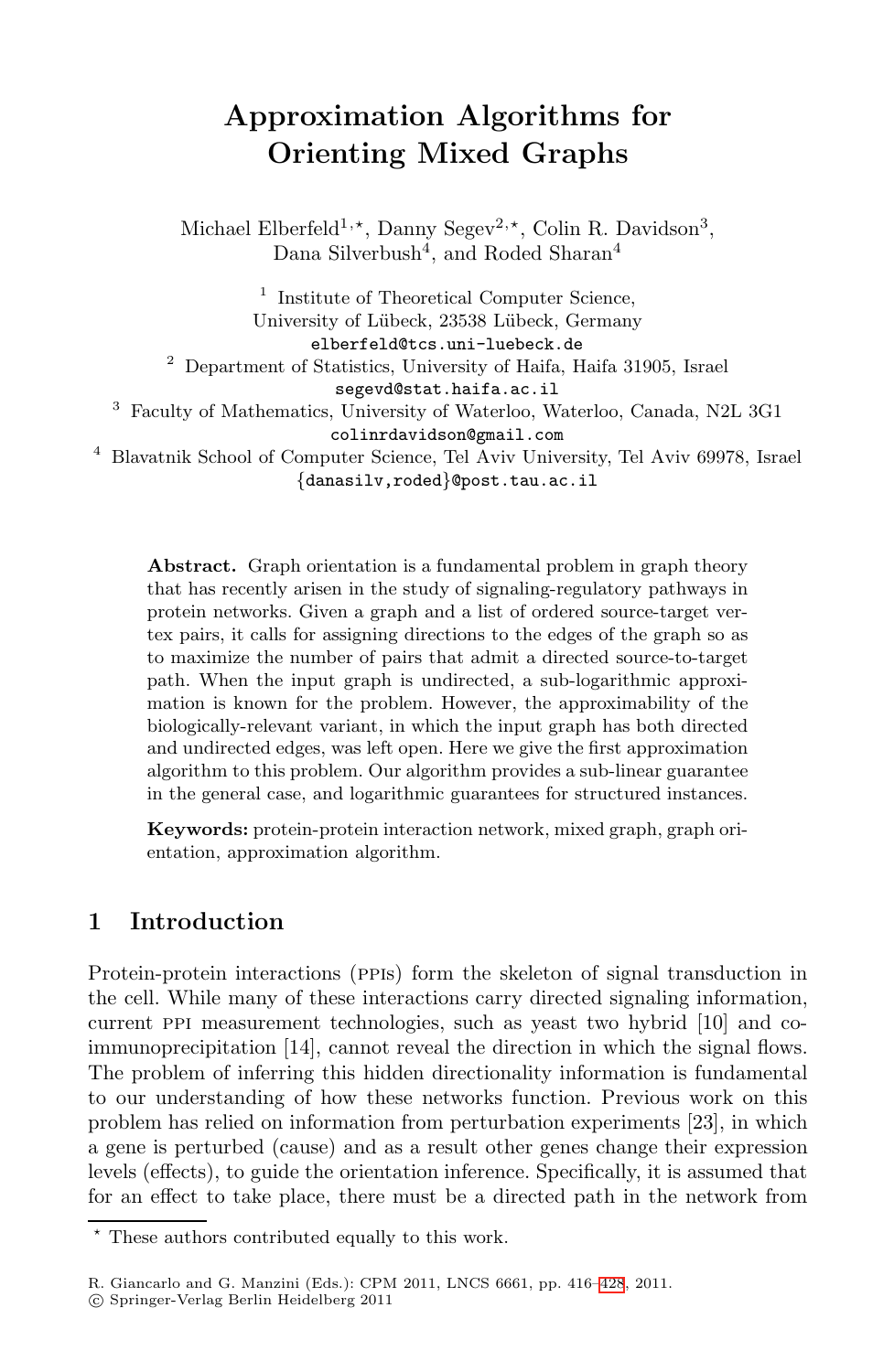the causal gene to the affected gene. The arising combinatorial problem is to orient the edges of the network such that a maximum number of cause-effect pairs admit a directed path from the causal to the affected gene. When studying a ppi network in isolation, the input network is undirected. However, the more biologically relevant variant considers also protein-DNA interactions as these are necessary to explain the expression changes. Moreover, the directionality of some ppis, like kinase-substrate interactions, is known in advance. Thus, in general, the input network is a mixed graph containing both directed and undirected edges.

The optimization problem that we study draws its recent interest from applications in network biology, but is rooted at practical applications from already a century ago: In 1939, Robbins [\[20\]](#page-12-2), who was motivated by applications in street network design, showed that an undirected graph has a strongly connected orientation if and only if it has no bridge edge. The corresponding decision problem can be solved in linear time [\[22\]](#page-12-3). The characterization of Robbins was extended to mixed graphs by Boesch et al. [\[5\]](#page-11-2); linear time algorithms for deciding whether a mixed graph admits a strongly connected orientation were presented by Chung et al. [\[7\]](#page-11-3). Hakimi et al. [\[15\]](#page-11-4) presented a polynomial algorithm for the problem of orienting an undirected graph so as to maximize the number of source-target pairs out of all possible ordered vertex pairs that admit a directed source-totarget path. A recent work by Dorn et al. [\[9\]](#page-11-5) studies the parameterized complexity of orienting graphs. We refer to the textbook of Bang-Jensen and Gutin [\[3\]](#page-11-6) for a comprehensive discussion of various graph orientation problems.

More recently, the problem of network orientation has been motivated by applications in network biology. Medvedovsky et al. [\[18\]](#page-12-4) who formulated the problem that we study here, focused on restricted instances where the input graph is undirected, providing a logarithmic approximation algorithm for the problem. The approximation guarantee was later improved to  $\Omega(\log \log n / \log n)$ by Gamzu et al. [\[13\]](#page-11-7), where n denotes the number of vertices in the input graph. Gamzu et al. also showed that the orientation problem on mixed graphs can be approximated to within a poly-logarithmic ratio of  $\Omega(1/\log^t n)$  where l is the maximum number of alternations between undirected and directed edges on a source-to-target path. Silverbush et al. [\[21\]](#page-12-5) developed an ILP-based algorithm to optimally orient mixed networks, but the approximability of the problem (for non-constant  $l$ ) was left open.

In this work, we study the approximability of the orientation problem on mixed graphs. We show that the problem is NP-hard to approximate to within a factor of 7/8. We then reduce the problem to orienting acyclic mixed graphs. We provide logarithmic approximation guarantees for tree-like reduced instances and use those to develop a sub-linear approximation algorithm for general instances.

The paper is organized as follows: In the next section we formally define the orientation problem, discuss its complexity and describe a generic reduction to acyclic mixed graphs. In Section [3](#page-3-0) we present logarithmic factor approximation algorithms for tree-like instances. Section [4](#page-6-0) presents the sub-linear approximation algorithm for the general case.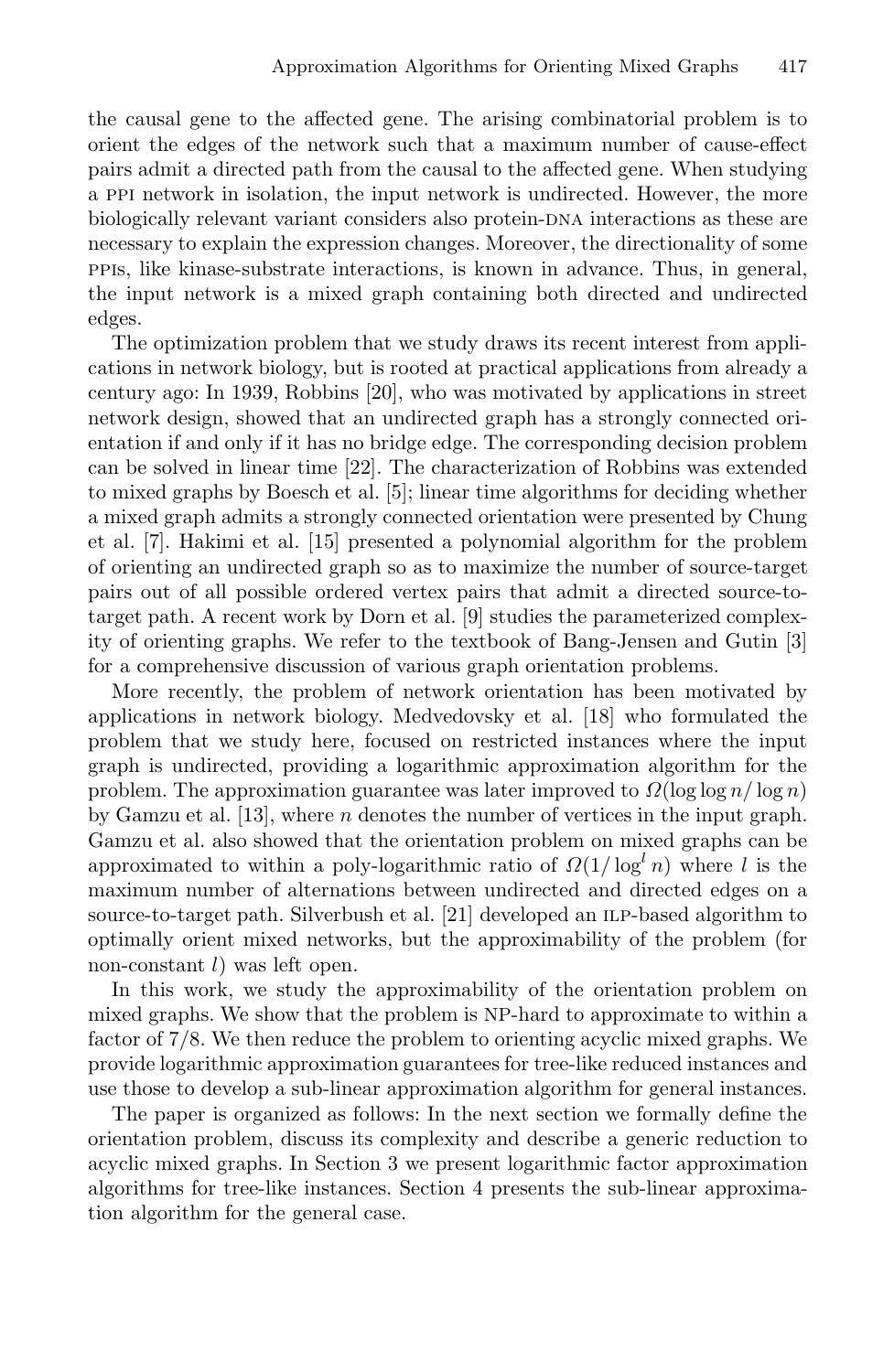## 2 Preliminaries

Notation and terminology. We focus on simple graphs with no loops or parallel edges. A mixed graph is a triple  $G = (V, E_{U}, E_{D})$  that consists of a vertex set V, a set of undirected edges  $E_U \subseteq \{e \subseteq V \mid |e|=2\}$ , and a set of directed edges  $E_D \subseteq V \times V$ . We assume that every pair of vertices is either connected by a single edge of a specific type (directed or undirected) or not connected at all. We also write  $V(G)$ ,  $E_U(G)$ , and  $E_D(G)$  to refer to the sets V,  $E_U$ , and  $E_D$ , respectively. When G is clear from the context, we will denote  $n = |V|$ .

Let  $G_1$  and  $G_2$  be two mixed graphs. The graph  $G_1$  is a subgraph of  $G_2$  when the relations  $V(G_1) \subseteq V(G_2)$ ,  $E_U(G_1) \subseteq E_U(G_2)$ , and  $E_D(G_1) \subseteq E_D(G_2)$  hold. A path of length  $\ell$  in a mixed graph G is a sequence  $p = \langle v_1, v_2, \ldots, v_{\ell}, v_{\ell+1} \rangle$ of distinct vertices such that for every  $1 \leq i \leq \ell$ , we have  $\{v_i, v_{i+1}\} \in E_U(G)$ or  $(v_i, v_{i+1}) \in E_D(G)$ . It crosses a vertex  $v \in V(G)$  when  $v = v_i$  for some  $i \in \{1,\ldots,\ell+1\}$ . It is a cycle when  $v_1 = v_{\ell+1}$ . Given  $s \in V(G)$  and  $t \in V(G)$ , we say that t is reachable from s when there exists a path in  $G$  that goes from s to t. In this case we also say that G satisfies the pair  $(s, t)$ . A mixed graph with no cycles is called a mixed acyclic graph (mag).

Let  $G$  be a mixed graph. An *orientation* of  $G$  is a directed graph over the same vertex set, whose edge set contains all the directed edges of G and a single directed instance of every undirected edge, but nothing more. When only a subset of the undirected edges have been oriented, we obtain a partial orientation.

Problem statement. The MAXIMUM-MIXED-GRAPH-ORIENTATION problem is defined as follows:

**Input:** A mixed graph G, and a collection of source-target vertex pairs  $P \subseteq$  $V(G) \times V(G)$ .

**Output:** An orientation of G that satisfies a maximum number of pairs from  $P$ .

Hardness result. Arkin and Hassin [\[1\]](#page-11-8) showed that it is NP-complete to decide whether, for a given mixed graph  $G$  and a collection of source-target pairs  $P$ , the graph  $G$  can be oriented to satisfy all pairs in  $P$ . Their reduction, based on the 3-satisfiability problem, guarantees that for every  $k \in \mathbb{N}$  there exists an assignment with  $k$  satisfied clauses if and only if there exists an orientation with  $k$ satisfied pairs. Thus, the inapproximability of MAXIMUM-3-SATISFIABILITY [\[16\]](#page-11-9) directly transfers to MAXIMUM-MIXED-GRAPH-ORIENTATION, implying that it is NP-hard to approximate it to within a factor of 7/8. We note that this bound is slightly lower than the 12/13-bound known for the special case where the input graph is undirected [\[18\]](#page-12-4).

Reduction to mixed acyclic graphs. Given an orientation instance  $(G, P)$ , we can orient the undirected edges of any mixed cycle in a consistent direction without affecting the maximum number of source-target pairs that are satisfied by an optimal orientation. This observation gives rise to a polynomial-time reduction from mixed graphs to mags: First, we iteratively orient mixed cycles in the input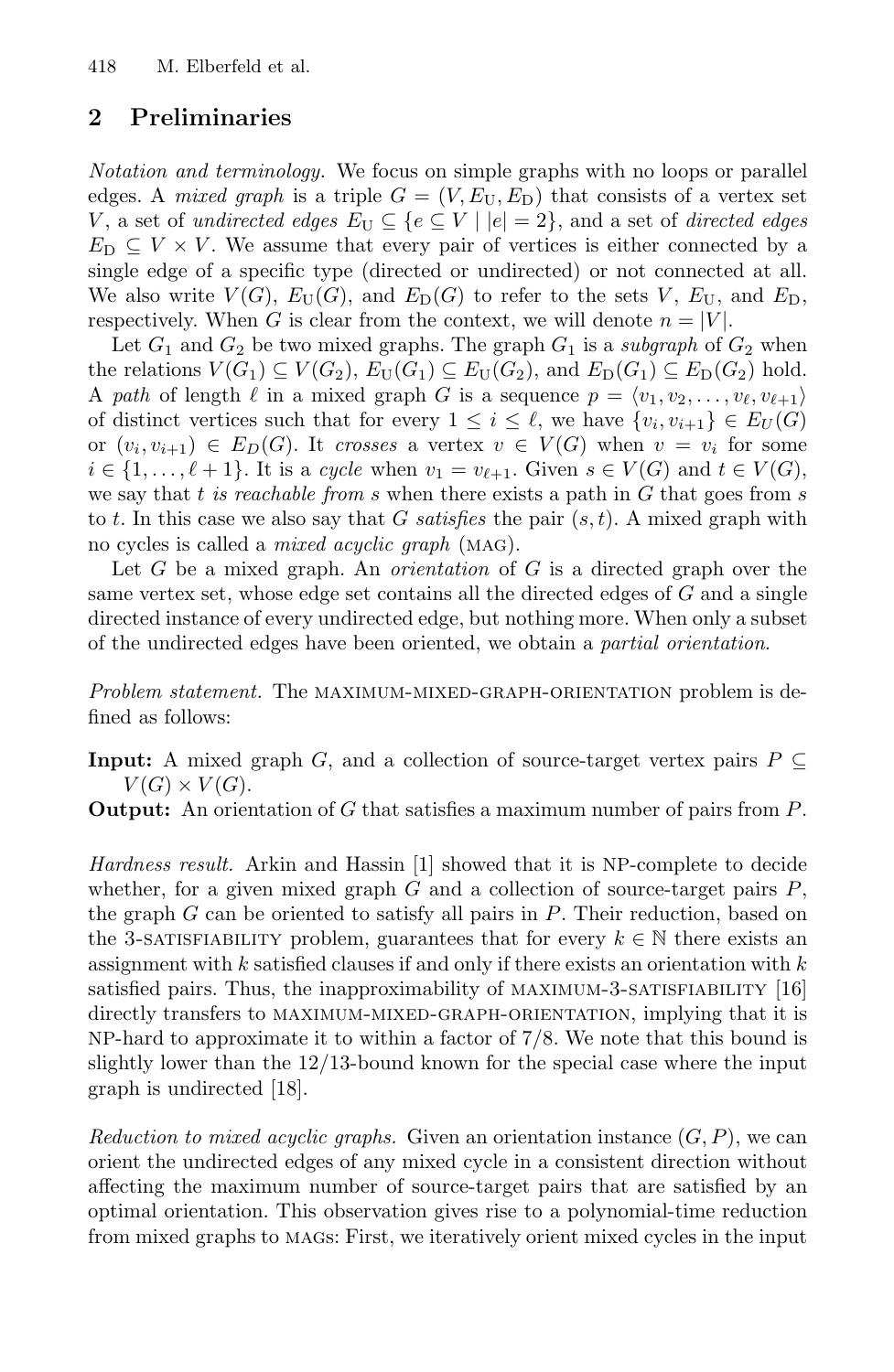graph. Then, we contract strongly connected components into single vertices, and connect two components by an undirected (directed) edge when some vertex in the first component is connected by such an edge to a vertex in the second component (note that there cannot be more than one edge type as otherwise the two strongly connected components would have been merged). The pairs from P are adjusted accordingly from vertices of G to component vertices. A formal correctness proof of this reduction is given by Silverbush et al. [\[21\]](#page-12-5).

Given a MAG G, the components of the undirected graph  $(V(G), E_U(G))$  are called the *undirected components* of  $G$ ; they must be trees that are connected by directed edges from  $E_D(G)$  without producing cycles. The *graph of undi*rected components of G is the directed acyclic graph  $G_{\text{ucc}}$  with  $V(G_{\text{ucc}}) = \{G_i \mid$  $G_i$  is an undirected component of  $G$ , and there is a directed edge from a node  $G_i$  to a node  $G_j$  when there is an edge from some vertex  $v \in G_i$  to some vertex  $w \in G_i$ .

<span id="page-3-0"></span>By the reduction above, we may focus our attention on treating mags. In addition, we may assume that each of the input pairs can be satisfied by some orientation; otherwise, it can be eliminated without affecting the optimum solution. Thus, throughout the paper, all instances considered will be assumed to satisfy these two properties.

## <span id="page-3-1"></span>3 Logarithmic Approximations for Tree-Like Instances

In this section we provide logarithmic approximations that apply to orientation instances where the graph is "similar" to a tree, as formally defined in the sequel. In the remainder of this section, we make use of the following result about orienting undirected trees due to Medvedovsky et al. [\[18\]](#page-12-4):

**Lemma 3.1.** Let  $(G, P)$  be an orientation instance where G is an undirected tree. There is a polynomial-time algorithm that computes an orientation satisfying at least  $|P|/(4 \lceil \log n \rceil)$  pairs.

#### <span id="page-3-2"></span>3.1 Orienting Mixed Trees

The above lemma guarantees that a logarithmic fraction of the input pairs can always be satisfied, and since it is constructive, we immediately derive an  $\Omega(1/\log n)$  approximation algorithm for undirected trees. The following sequences of claims are of similar nature: We prove the existence of orientations satisfying a certain fraction of all input pairs, and this leads to approximation algorithms with the corresponding ratio. We start with orientations for mixed trees.

**Lemma 3.2.** Let  $(G, P)$  be an orientation instance with a mixed tree G. There is a polynomial-time algorithm that computes an orientation satisfying at least  $|P|/(4 \lceil \log n \rceil)$  of the pairs.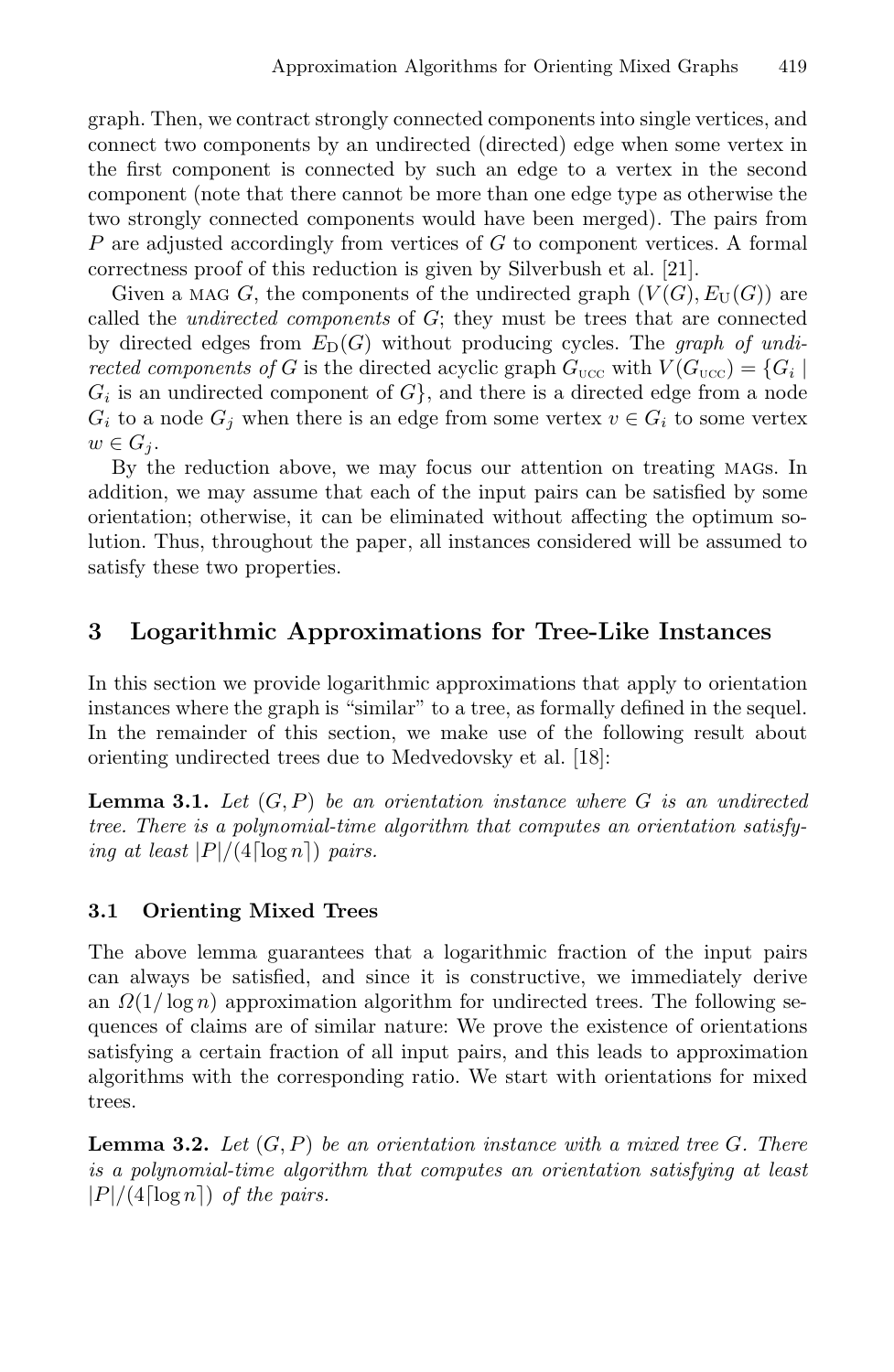<span id="page-4-2"></span>Proof. First contract all directed edges of the tree into single vertices and update the end vertices of the input pairs accordingly. The resulting graph is an undirected tree with source-to-target paths for every pair in P. By Lemma [3.1,](#page-3-1) there exists a polynomial-time algorithm that finds an orientation of the resulting tree satisfying at least  $1/(4 \lceil \log n \rceil)$  of the pairs. Carrying over the edge directions to the initial mixed tree produces an orientation that satisfies exactly the same collection of pairs in the original orientation instance.  $\Box$ 

#### 3.2 Crossings through a Junction Component

Let  $(G, P)$  be an orientation instance and let  $T_1, T_2, \ldots$  be the undirected components of G. We construct a subgraph of G, called the skeleton  $S = S(G)$  of G by deleting all but one directed edge between any pair of trees  $T_i$  and  $T_j$ . Note that the exact structure of a skeleton graph depends on the (polynomial-time) procedure used for its construction; we choose any fixed procedure to define S unambiguously. It is not difficult to verify that the skeleton S contains sourceto-target paths for the pairs  $P$ , and that every orientation of  $S$  satisfying certain pairs directly translates into an orientation for G satisfying at least the same pairs. Figure [1](#page-4-0) shows an example of a graph G and a skeleton for it. Note that for any MAG G and its skeleton  $S = S(G)$ , we have  $G_{\text{UCC}} = S_{\text{UCC}}$ .

<span id="page-4-1"></span><span id="page-4-0"></span>

**Fig. 1.** An example MAG G and a skeleton S of it

The next lemma is crucial to establish the remaining results of this section, as well as the sub-linear approximation algorithm described in Section [4.](#page-6-0)

**Lemma 3.3.** Let  $(G, P)$  be an orientation instance and T be an undirected component of G. If each pair in P admits a source-to-target path that crosses a vertex from T then there is a polynomial-time algorithm that computes an orientation satisfying at least  $|P|/(4 \lceil \log n \rceil)$  of the pairs.

*Proof.* Since the skeleton  $S = S(G)$  is a MAG and, therefore,  $S_{\text{UCC}}$  is a directed acyclic graph, for every undirected component  $T' \neq T$  of  $S_{\text{ucc}}$ , exactly one of the following options holds: (1) T' is reachable from T in  $S_{\text{UCC}}$ ; (2) T is reachable from T' in  $S_{\text{UCC}}$ ; or (3) there is no path between T and T' in either direction. Consequently, we can consider two subtrees that are rooted at  $T$ : The first subtree spans the vertices of  $S_{\text{UCC}}$  that are reachable from T, and the second subtree spans the vertices of  $S_{\text{UCC}}$  that can reach T. We merge both subtrees at T and call the resulting directed tree  $T_{\text{ucc}}$ . To compute an orientation for G, we consider the subtree of S that is constructed by taking all undirected components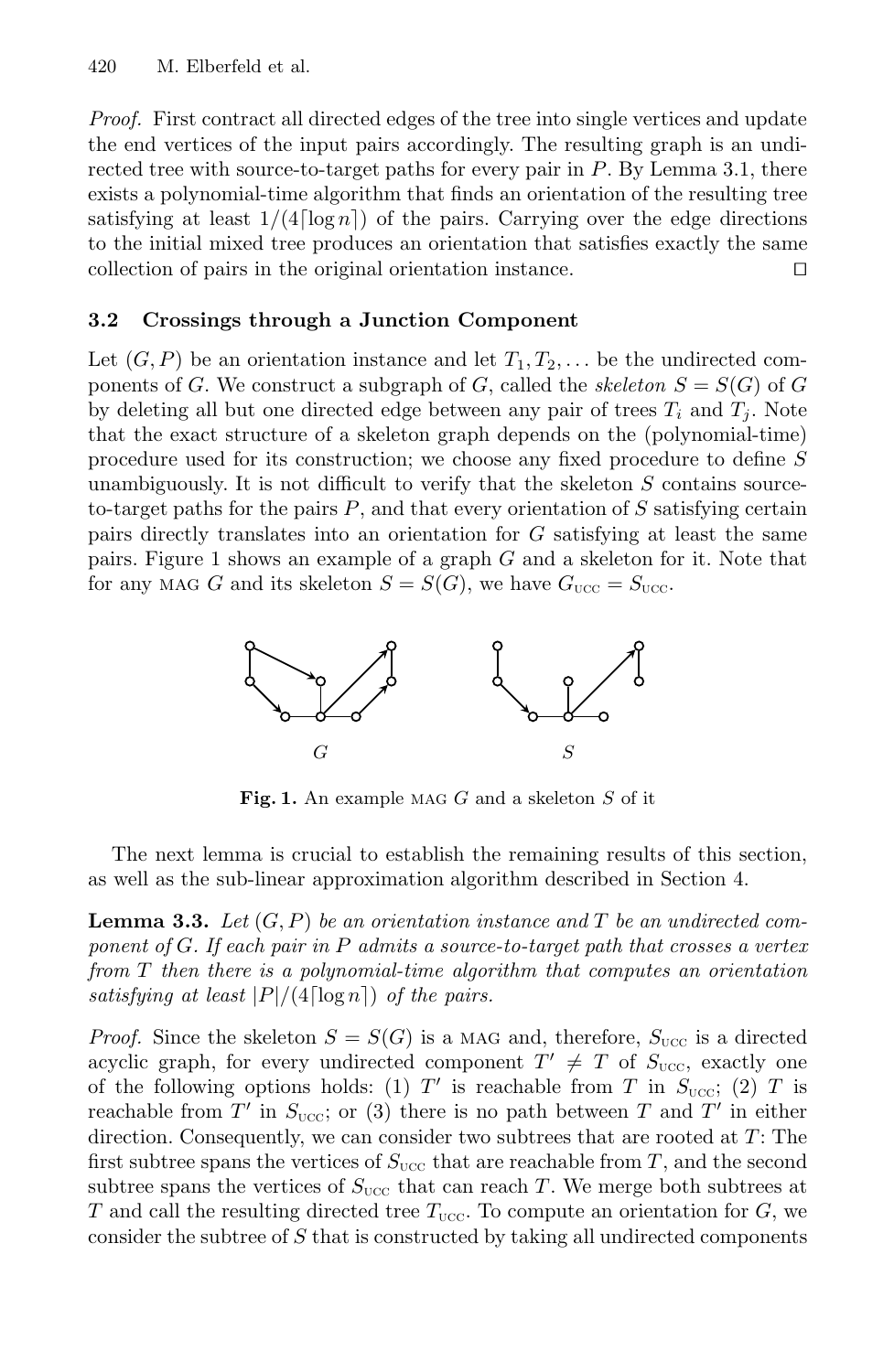from  $T_{\text{ucc}}$ , and connect two vertices in different components by a directed edge if this edge is already present in S and the components are connected in  $T_{\text{ucc}}$ . This subtree of S contains a source-to-target path for each pair in P. Therefore, by Lemma [3.2,](#page-3-2) we can construct (in polynomial time) an orientation satisfying at least  $|P|/(4\lceil \log n \rceil)$  pairs in S and, thus, also in the original graph G.  $\Box$ 

Lemma [3.3](#page-4-1) implies an  $\Omega(1/\log n)$  approximation for a special case of the orientation problem, which we call maximum-junction-tree-orientation. In Section [4](#page-6-0) we shall apply the algorithm to instances where all pairs have sourceto-target paths crossing a distinguished vertex  $r$ .

## 3.3 Orientations for Small Feedback Vertex Sets or Treewidth

We end this section by providing logarithmic approximations to the orientation problem on tree-like instances. Precisely, we consider two graph parameters: feedback vertex number and treewidth, showing that whenever either one of these is bounded by a constant, it is possible to compute an orientation that satisfies a poly-logarithmic fraction of the input pairs.

**Lemma 3.4.** Let  $(G, P)$  be an orientation instance where the underlying undirected subgraph of  $G_{\text{ucc}}$  can be turned into a tree by deleting at most k vertices. There is a polynomial-time algorithm that computes an orientation satisfying at least  $|P|/(4(2k+1)\lceil \log n \rceil)$  pairs.

*Proof.* We begin by detecting a small-sized feedback vertex set  $F = \{T_1, \ldots, T_\ell\},\$ consisting of  $\ell$  vertices whose removal turns the underlying undirected subgraph of  $G_{\text{ucc}}$  into a tree. Even though finding a minimum cardinality vertex set of this type is NP-hard [\[17\]](#page-11-10), this problem can be approximated to within a factor of 2 in undirected graphs [\[2\]](#page-11-11), implying that we can assume  $\ell \leq 2k$ . We now partition P into two subsets, the collection of pairs  $P^+$  for which we can find source-to-target paths in  $G$  that cross undirected components from  $F$ , and the collection  $P^- = P \setminus P^+$ . We further partition  $P^+$  into  $\ell$  subsets  $P_1^+$ , ...,  $P_\ell^+$ , where a pair  $(s, t) \in P^+$  lies in  $P_i^+$  if i is the minimal index for which there exists a source-to-target path for this pair that crosses the undirected component  $T_i$ . With these definitions at hand, note that by deleting the undirected components F from  $G$ , we can use Lemma [3.2](#page-3-2) to efficiently compute an orientation of  $G$ satisfying at least  $|P^-|/(4\lceil \log n \rceil)$  pairs; after deleting F the skeleton of the resulting graph is a tree and all pairs in  $P^-$  remain connected since they are only connected through paths that not visit vertices from  $F$ . On the other hand, for each collection  $P_i^+$  we can satisfy at least  $|P_i^+|/(4 \lceil \log n \rceil)$  pairs by applying Lemma [3.3.](#page-4-1) Picking the option that generates the highest number of satisfied pairs results in an orientation satisfying at least  $|P|/(4(2k+1)\lceil \log n \rceil)$  of the pairs in P. pairs in  $P$ .

We note that the above approximation result can be improved by a factor of 2 if the feedback vertex set has bounded size. For such instances we can invoke an exact fixed parameter algorithm [\[6\]](#page-11-12) to find an optimal feedback set, rather than using the 2-approximation algorithm.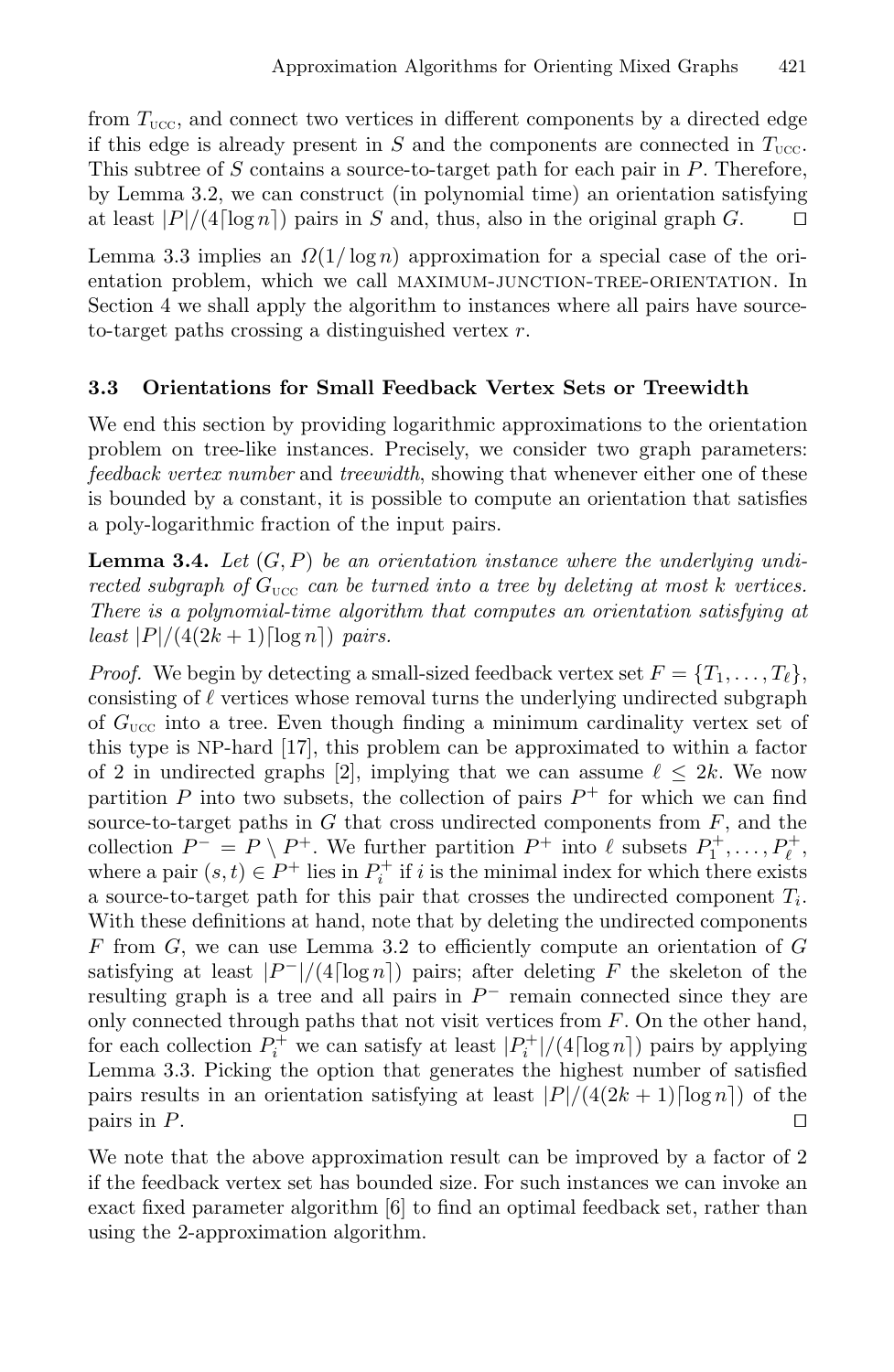**Lemma 3.5.** Let  $(G, P)$  be an orientation instance where the underlying undirected subgraph of  $G_{\text{UCC}}$  has treewidth k. There is a polynomial-time algorithm that computes an orientation satisfying at least  $|P|/(4(k+1)\lceil \log n \rceil^2)$  pairs.

*Proof.* We first compute a tree decomposition of width  $k$  for the undirected underlying graph of  $G_{\text{ucc}}$ . A tree decomposition  $(\mathcal{T}, \{B_t\}_{t \in V(\mathcal{T})})$  consists of a tree  $\mathcal T$  whose nodes are labeled with possibly-overlapping subsets  $B_t$  of vertices, called bags, such that: (1) the incident vertices of every edge are both contained in some bag; and (2) for every original vertex, the nodes of the bags that contain it make up a connected subtree. Its width is defined as the maximum number of vertices in a bag minus 1. For a comprehensive discussion on tree decompositions and their polynomial-time computability in the case of bounded tree width, we refer to the book of Flum and Grohe [\[11\]](#page-11-13).

Based on the tree decomposition  $(\mathcal{T}, \{B_t\}_{t\in V(\mathcal{T})})$ , we partition P into subsets  $P_1, P_2, \ldots, P_L$  with  $L \leq \lceil \log n \rceil$  such that for every subset we can efficiently find an orientation that satisfies a fraction of at least  $1/(4(k+1)\lceil \log n \rceil)$  of its pairs. By picking the largest subset of pairs and its corresponding orientation, we obtain an orientation satisfying at least  $|P|/(4(k+1)\lceil \log n \rceil^2)$  pairs.

For the purpose of constructing  $P_1$ , consider a *centroid* node t of T whose removal breaks this tree into subtrees of cardinality at most  $|V(\mathcal{T})|/2$ , noting that any tree necessarily contains a centroid (see, for instance,  $[12]$ ). Let  $P_1$  be the pairs in  $P$  with source-to-target paths that cross vertices from undirected components of  $B_t = \{T_1, \ldots, T_l\}$ , where  $l \leq k+1$ . We further partition  $P_1$  into l collections  $P_1^1, \ldots, P_1^l$  such that a pair  $(s, t) \in P_1$  lies in  $P_i^1$  if there exists an s-t path that crosses vertices from  $T_i$  but no s-t paths that cross vertices from components  $T_i$  with  $j < i$ . By Lemma [3.3,](#page-4-1) we can compute an orientation that satisfies at least  $|P_1^i|/(4 \lceil \log n \rceil)$  of the pairs in  $P_1^i$ , for every  $1 \le i \le l$ . By taking the largest collection, we can satisfy at least  $|P_1|/(4(k+1)\lceil \log n \rceil)$  pairs in  $P_1$ .

<span id="page-6-0"></span>To construct  $P_2$ , we proceed with the pair collection  $P \setminus P_1$  that contains exactly the pairs from  $P$  with no source-to-target paths that cross vertices from the components of  $P_1$ . We delete the node t from T, as well as the components in  $B_t$  from G. This results in a graph that contains source-to-target paths for all pairs from  $P \setminus P_1$  and a forest of tree decompositions for the graph. For each tree decomposition we compute a centroid bag and, in the same way as above, the collection  $P_2$  of pairs in  $P \setminus P_1$  with source-to-target paths that cross components from these centroid bags. Using the same arguments as above, we can compute an orientation that satisfies at least  $\frac{|P_2|}{(4(k+1))\log n}$  of the pairs in  $P_2$ . We proceed recursively in the same way to construct  $P_3, P_4, \ldots, P_L$  as long as each tree decomposition (and the corresponding subgraph of  $G$ ) is not empty. Since the maximal size of a subtree decreases by a factor of at least 2 in each level of the recursion, this process terminates within  $\lfloor \log n \rfloor$  steps.  $\Box$ 

## 4 Sub-linear Approximations for General Instances

In what follows, we focus our attention on approximating the orientation problem in its utmost generality, that is, without making simplifying structural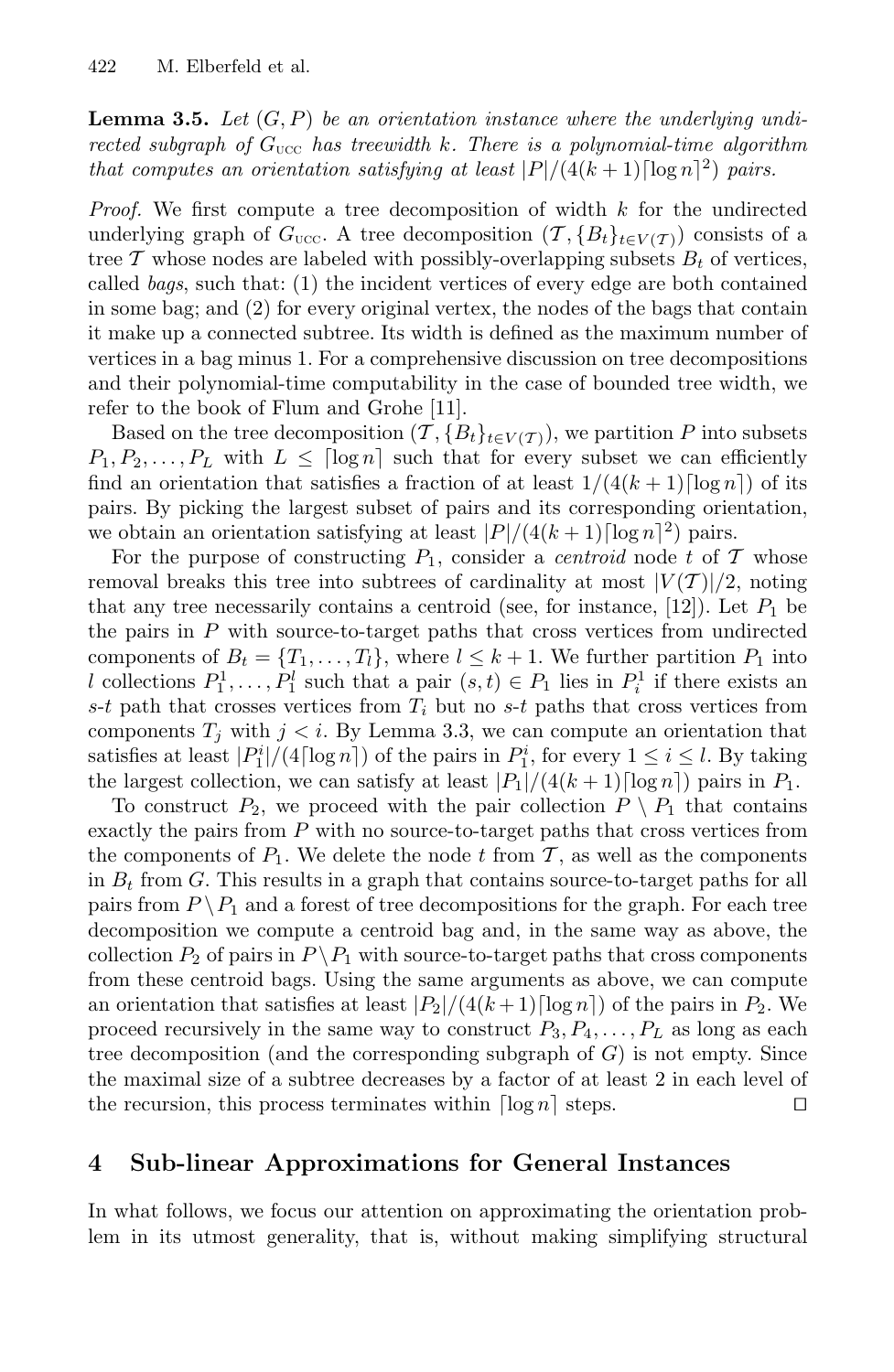assumptions on the underlying (mixed-acyclic) graph G and on the collection of input pairs P. The main result of this section can be briefly stated as follows.

Theorem 4.1. The MAXIMUM-MIXED-GRAPH-ORIENTATION problem can be approximated within a factor of  $\Omega(1/(M^{1/\sqrt{2}} \log n))$ , where  $M = \max\{n, |P|\}$ .

In addition, we provide an improved approximation guarantee for input instances with bounded-distance pairs. This result is described in Section [4.3.](#page-9-0)

## 4.1 The Algorithm

For each pair  $(s_i, t_i) \in P$ , let  $p_i$  be a shortest path from  $s_i$  to  $t_i$  in G, and let P be the set of all shortest paths, i.e.,  $P = \{p_i : (s_i, t_i) \in P\}$ . Our algorithm is based on a greedy framework where paths in  $P$  are oriented (from source to target) one after the other, trying not to interfere with future orientations of too many other paths by picking the shortest path in each step. Somewhat informally, this process concludes as soon as one of the following termination conditions is met:

The greedy step. At any point in time, we will be holding a partial orientation  $G_{\ell}$  of G and a subset  $\mathcal{P}_{\ell} \subseteq \mathcal{P}$  of shortest paths, where these sets are indexed according to the step number that has just been completed. In other words, at the conclusion of step  $\ell$  we have  $G_{\ell}$  and  $\mathcal{P}_{\ell}$ , where initially  $G_0 = G$  and  $\mathcal{P}_0 = \mathcal{P}$ . Now, as long as none of the termination conditions described below is met, we proceed as follows:

- 1. Let  $\hat{p} = \langle s, \ldots, t \rangle$  be a shortest path in  $\mathcal{P}_{\ell}$ .
- 2. Orient  $\hat{p}$  in the direction from s to t to obtain  $G_{\ell+1}$ .
- 3. Discard from  $\mathcal{P}_{\ell}$  the path  $\hat{p}$  as well as any path that has a non-empty edge intersection with  $\hat{p}$ . This way, we obtain  $\mathcal{P}_{\ell+1}$ .

Termination conditions. There are two conditions that will cause the greedy iterations to terminate. For now, we state both conditions in terms of two parameters  $\alpha \geq 0$  and  $\beta \geq 0$ , whose values will be optimized later on.

- **Condition 1:**  $|\mathcal{P}_{\ell}| \leq n^{\alpha}$ . In this case, we will orient an arbitrary path from  $\mathcal{P}_{\ell}$ , and update the current orientation to  $G_{\ell}$ , as in the preceding greedy iterations. We then complete the orientation by arbitrarily orienting all yetunoriented edges.
- <span id="page-7-0"></span>**Condition 2:** There exists a vertex r such that at least  $|\mathcal{P}_{\ell}|^{\beta}$  paths in  $\mathcal{P}_{\ell}$ go through  $r$ . We construct a MAXIMUM-JUNCTION-TREE-ORIENTATION instance with input graph  $G_{\ell}$ , junction vertex r, and pairs  $\{(s_i, t_i) : p_i \in$  $\mathcal{P}_{\ell}$  goes through r}. We then apply the algorithm described in Section [3.2](#page-4-2) for this special case, and return its output as our final orientation.

## 4.2 Analysis

To establish a lower bound on the number of satisfied pairs, we break the analysis into two cases, depending on the condition that caused the greedy iterations to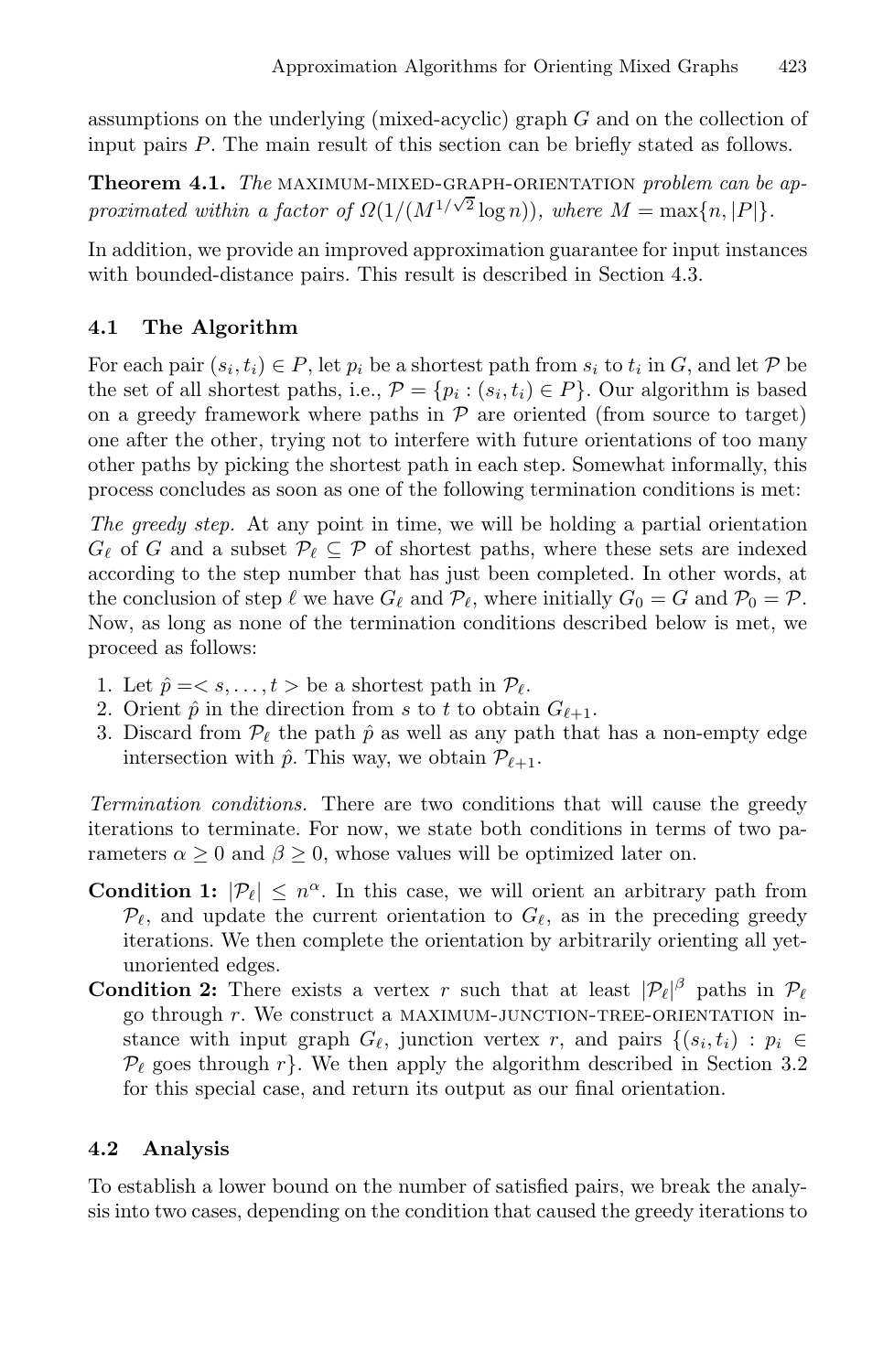terminate. In the remainder of this section, we assume that  $L$  greedy iterations have been completed prior to satisfying one of the termination conditions.

Connections due to condition 1: In this case we satisfy a single pair out of  $\{(s_i, t_i) : p_i \in \mathcal{P}_L\}$ , noting that  $|\mathcal{P}_L| \leq n^{\alpha}$ .

Connections due to condition 2: Following Lemma [3.3,](#page-4-1) the number of pairs satisfied out of  $\{(s_i, t_i) : p_i \in \mathcal{P}_L\}$  is  $\Omega(1/\log n) \cdot |\mathcal{P}_L|^{\beta}$ .

We proceed by arguing that an  $\Omega(1/n^{1-\alpha(1-2\beta)})$  fraction of the pairs in  $\{(s_i, t_i) : p_i \notin \mathcal{P}_L\}$  are already satisfied by the partial orientation  $G_L$ . To this end, note that in each iteration  $1 \leq \ell \leq L$  we satisfy a single pair by orienting the shortest path  $\hat{p} \in \mathcal{P}_{\ell-1}$ , and eliminating several others to obtain  $\mathcal{P}_{\ell}$ . To prove the claim above, it is sufficient to show that the number of eliminated paths satisfies  $|\mathcal{P}_{\ell-1} \setminus \mathcal{P}_{\ell}| \leq n^{1-\alpha(1-2\beta)}$ . Denote by  $E(p)$  the set of edges of a path p, so that  $|E(p)|$  is its length. We begin by observing that, since condition 2 has not been met in iteration  $\ell$ , each edge can have at most  $|\mathcal{P}_{\ell-1}|^{\beta}$ paths from  $\mathcal{P}_{\ell-1}$  going through it, implying that  $|\mathcal{P}_{\ell-1} \setminus \mathcal{P}_{\ell}| \leq |E(\hat{p})| \cdot |\mathcal{P}_{\ell-1}|^{\beta}$ . Since  $|E(\hat{p})|$  is upper bounded by the average length of the paths in  $\mathcal{P}_{\ell-1}$ , we have

$$
|E(\hat{p})| \leq \frac{1}{|\mathcal{P}_{\ell-1}|} \sum_{p_i \in \mathcal{P}_{\ell-1}} |E(p_i)| \leq \frac{1}{|\mathcal{P}_{\ell-1}|} \sum_{p_i \in \mathcal{P}_{\ell-1}} |V(p_i)|
$$
  
= 
$$
\frac{1}{|\mathcal{P}_{\ell-1}|} \sum_{v \in V} |\{p_i \in \mathcal{P}_{\ell-1} : v \in V(p_i)\}|
$$
  

$$
\leq \frac{1}{|\mathcal{P}_{\ell-1}|} \cdot n \cdot |\mathcal{P}_{\ell-1}|^{\beta} = \frac{n}{|\mathcal{P}_{\ell-1}|^{1-\beta}},
$$

where the third inequality holds since condition 2 has not been met. Hence,

$$
|\mathcal{P}_{\ell-1} \setminus \mathcal{P}_{\ell}| \leq \frac{n}{|\mathcal{P}_{\ell-1}|^{1-2\beta}} \leq \frac{n}{n^{\alpha(1-2\beta)}} = n^{1-\alpha(1-2\beta)},
$$

where the second inequality follows from  $|\mathcal{P}_{\ell-1}| > n^{\alpha}$ , as condition 1 has not been met.

Putting it all together. Based on the above discussion, it follows that the number of satisfied pairs when we terminate the algorithm due to condition 1 is

$$
\Omega\left(\frac{1}{n^{1-\alpha(1-2\beta)}}\right)(|P|-|\mathcal{P}_L|) + 1 = \Omega\left(\frac{1}{n^{1-\alpha(1-2\beta)}}\right)(|P|-n^{\alpha}) + \frac{1}{n^{\alpha}}n^{\alpha}
$$

$$
= \Omega\left(\frac{1}{\max\{n^{1-\alpha(1-2\beta)},n^{\alpha}\}}\right)|P|
$$

$$
= \Omega\left(\frac{1}{n^{\max\{1-\alpha(1-2\beta),\alpha\}}}\right)|P|.
$$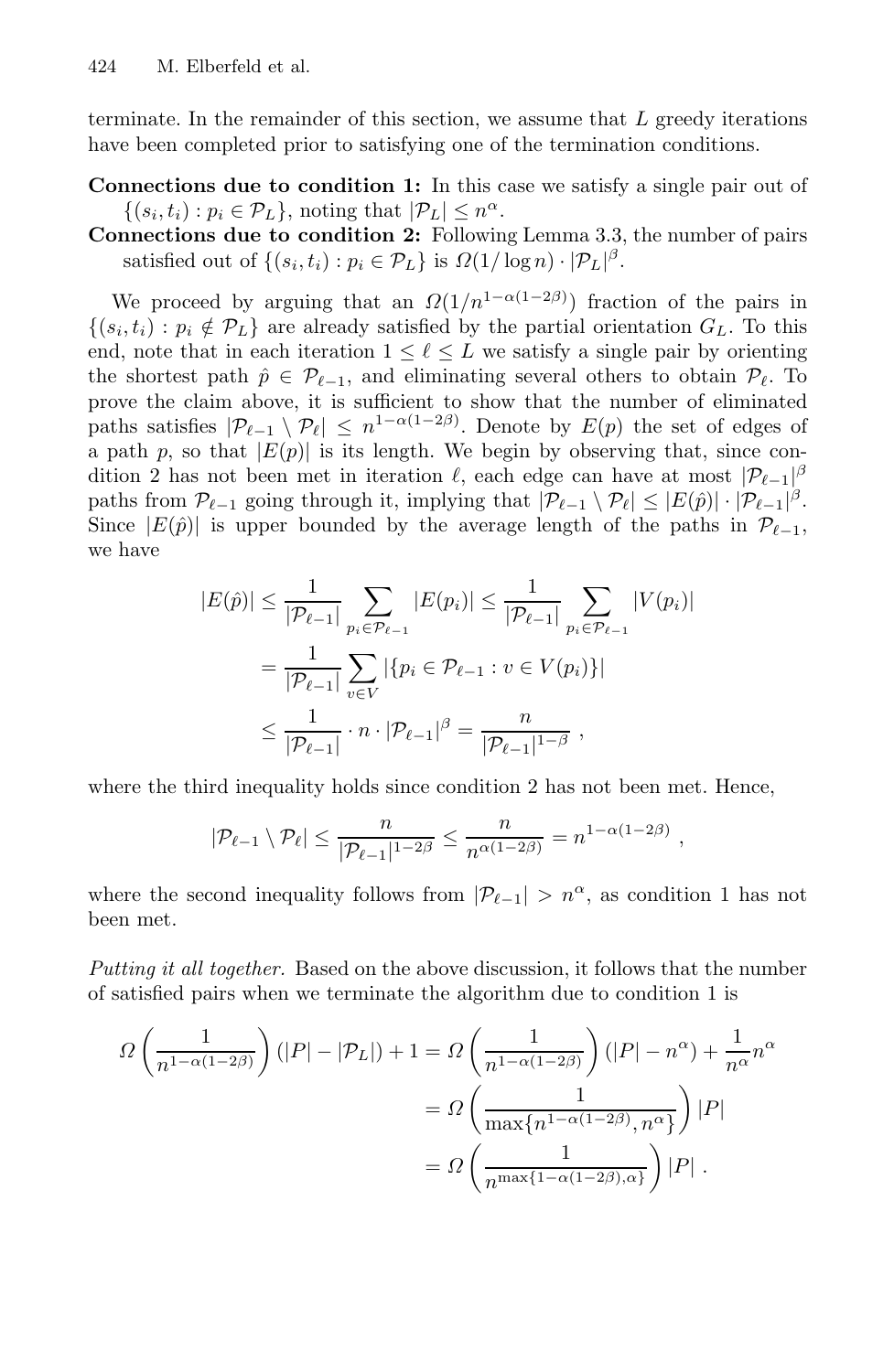Similarly, the number of satisfied pairs when the algorithm is terminated due to condition 2 is

$$
\Omega\left(\frac{1}{n^{1-\alpha(1-2\beta)}}\right)(|P|-|\mathcal{P}_L|) + \Omega\left(\frac{1}{\log n}\right)|\mathcal{P}_L|^{\beta}
$$
  
=  $\Omega\left(\frac{1}{n^{1-\alpha(1-2\beta)}}\right)(|P|-|\mathcal{P}_L|) + \Omega\left(\frac{1}{|\mathcal{P}_L|^{1-\beta}\log n}\right)|\mathcal{P}_L|$   
=  $\Omega\left(\frac{1}{\max\{n^{1-\alpha(1-2\beta)},|P|^{1-\beta}\log n\}}\right)|P|$   
=  $\Omega\left(\frac{1}{M^{\max\{1-\alpha(1-2\beta),1-\beta\}}}\right)\frac{1}{\log n}|P|$ .

To obtain the best-possible performance guarantee, we pick values for  $\alpha$  and  $\beta$ so as to minimize  $\max{\{\alpha, 1 - \beta, 1 - \alpha(1 - 2\beta)\}}$ . As explained below, the last term is optimized for  $\alpha^* = \sqrt{1/2}$  and  $\beta^* = \sqrt{1/2}/(2\sqrt{1/2} + 1) = 1 - \sqrt{1/2}$ , in which case its value is  $\sqrt{1/2} \approx 0.707$ .

<span id="page-9-0"></span>Optimizing  $\alpha$  and  $\beta$ . Suppose we know the value of  $\alpha^*$ . In this case,  $\beta^*$  should be picked so as to minimize max $\{1 - \beta, 1 - \alpha^*(1 - 2\beta)\}\$ . Since  $1 - \beta$  is a decreasing linear function of  $\beta$  and  $1 - \alpha^*(1 - 2\beta)$  is an increasing linear function, this minimum is attained when  $1 - \beta = 1 - \alpha^*(1 - 2\beta)$ , that is,  $\beta^* = \alpha^*/(2\alpha^* + 1)$ . For this value, we have min max  $\{1 - \beta, 1 - \alpha^*(1 - 2\beta)\} = (\alpha^* + 1)/(2\alpha^* + 1)$ . It remains to find a value of  $\alpha$  that minimizes  $\max{\alpha, (\alpha + 1)/(2\alpha + 1)}$ . Using similar arguments, it is not difficult to verify that the right value to pick is  $\alpha^* = \sqrt{1/2}.$ 

#### 4.3 An Improved Approximation for Bounded-Distance Pairs

In practice, the diameter of biological networks is sub-logarithmic due to their scale-free property [\[4](#page-11-15)[,8](#page-11-16)[,19\]](#page-12-6). For example, in the yeast physical network described in [\[21\]](#page-12-5), the maximum source-target distance is 14. This motivates examining the approximation guarantee in terms of the maximum length of a shortest source-target path in the reduced mixed acyclic graph, which we denote by  $\Delta = \Delta(G, P)$ . In the following we present an  $\Omega(1/\sqrt{\Delta|P|\log n})$  approximation to the orientation problem.

Our algorithm remains essentially unchanged, except for its termination conditions. Unlike the more general procedure, we ignore condition 1, and terminate the greedy iterations as soon as condition 2 is met, i.e., when there exists a vertex  $r \in V$  such that at least  $|\mathcal{P}_{\ell}|^{\beta}$  paths in  $\mathcal{P}_{\ell}$  go through r. In this case, we construct a maximum-junction-tree-orientation instance as before, with input graph  $G_{\ell}$ , junction vertex r, and pairs  $\{(s_i, t_i) : p_i \in \mathcal{P}_{\ell} \text{ goes through } r\}.$ Our logarithmic approximation for this particular setting is then applied.

Similarly to the analysis in Section [4.2,](#page-7-0) we can prove the next two claims:

Connections due to termination condition 2: The number of pairs satisfied out of  $\{(s_i, t_i) : p_i \in \mathcal{P}_L\}$  is  $\Omega(1/\log n) \cdot |\mathcal{P}_L|^{\beta}$ .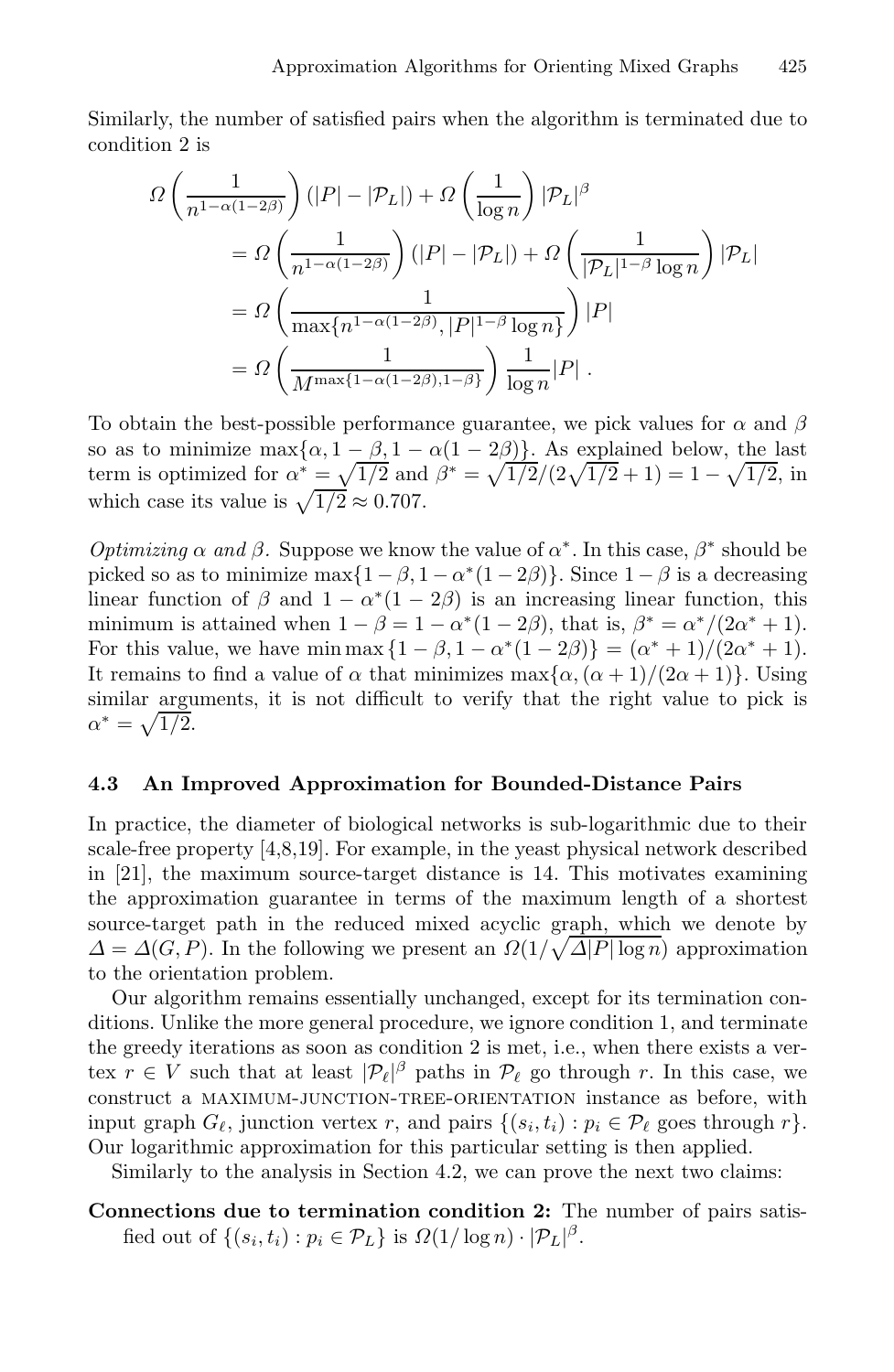Connections due to greedy iterations: A fraction of  $\Omega(1/(\Delta|P|^{\beta}))$  of the pairs in  $\{(s_i, t_i) : p_i \notin \mathcal{P}_L\}$  are already satisfied by the partial orientation  $\mathcal{G}_L$ . This follows by observing that the number of paths that are eliminated from  $\mathcal{P}_{\ell-1}$  in iteration  $\ell$  is at most  $\Delta |\mathcal{P}_{\ell-1}|^{\beta} \leq \Delta |P|^{\beta}$ .

Consequently, the number of satisfied pairs upon termination is:

$$
\begin{split} \varOmega\left(\frac{1}{\varDelta|P|^{\beta}}\right)(|P|-|\mathcal{P}_L|) + \varOmega\left(\frac{1}{\log n}\right)|\mathcal{P}_L|^{\beta} \\ & = \varOmega\left(\frac{1}{\varDelta|P|^{\beta}}\right)(|P|-|\mathcal{P}_L|) + \varOmega\left(\frac{1}{|\mathcal{P}_L|^{1-\beta}\log n}\right)|\mathcal{P}_L| \\ & = \varOmega\left(\frac{1}{\max\{\varDelta|P|^{\beta},|P|^{1-\beta}\log n\}}\right)|P| \ . \end{split}
$$

By choosing  $\beta = \frac{1}{2}(1 + \log_{|P|}(\frac{\log n}{\Delta}))$ , we obtain an approximation ratio of  $\Omega(1/\sqrt{\Delta|P|\log n}).$ 

In this section we used the usual definition of path lengths: the length of a path is the number of its edges. The above analyses work in a similar way if we measure the length of a path by the number of its undirected edges or even by the number of undirected components the path visits. This yields the same asymptotic bounds with respect to the size of the input, but highlights the increasing performance of the algorithm for structured inputs where these path length measures are small.

## 5 Conclusions

In this paper we presented approximation algorithms for the MAXIMUM-MIXEDgraph-orientation problem, which has recently arisen in the study of biological networks. We first showed that tree-like instances admit orientations (that can be computed in polynomial time) satisfying a poly-logarithmic fraction of the input pairs. Then we extended these algorithms to develop the first approximation algorithm for the problem whose ratio depends only on the size of the input instance, where no structural properties are assumed. The algorithm has a sub-linear approximation ratio, which can be improved when the input pairs are connected by short paths. The known upper and lower bounds for the approximation ratio of maximum-mixed-graph-orientation are far from being tight. Closing this gap, both in the undirected and mixed cases, remains an open problem.

# Acknowledgments

M.E. was supported by a research grant from the Dr. Alexander und Rita Besser-Stiftung. C.R.D. would like to thank Gerry Schwartz, Heather Reisman, and the University of Waterloo-Haifa International Experience Program for funding his visit to the University of Haifa, during which part of this work was done. R.S. was supported by a research grant from the Israel Science Foundation (grant no.  $385/06$ ).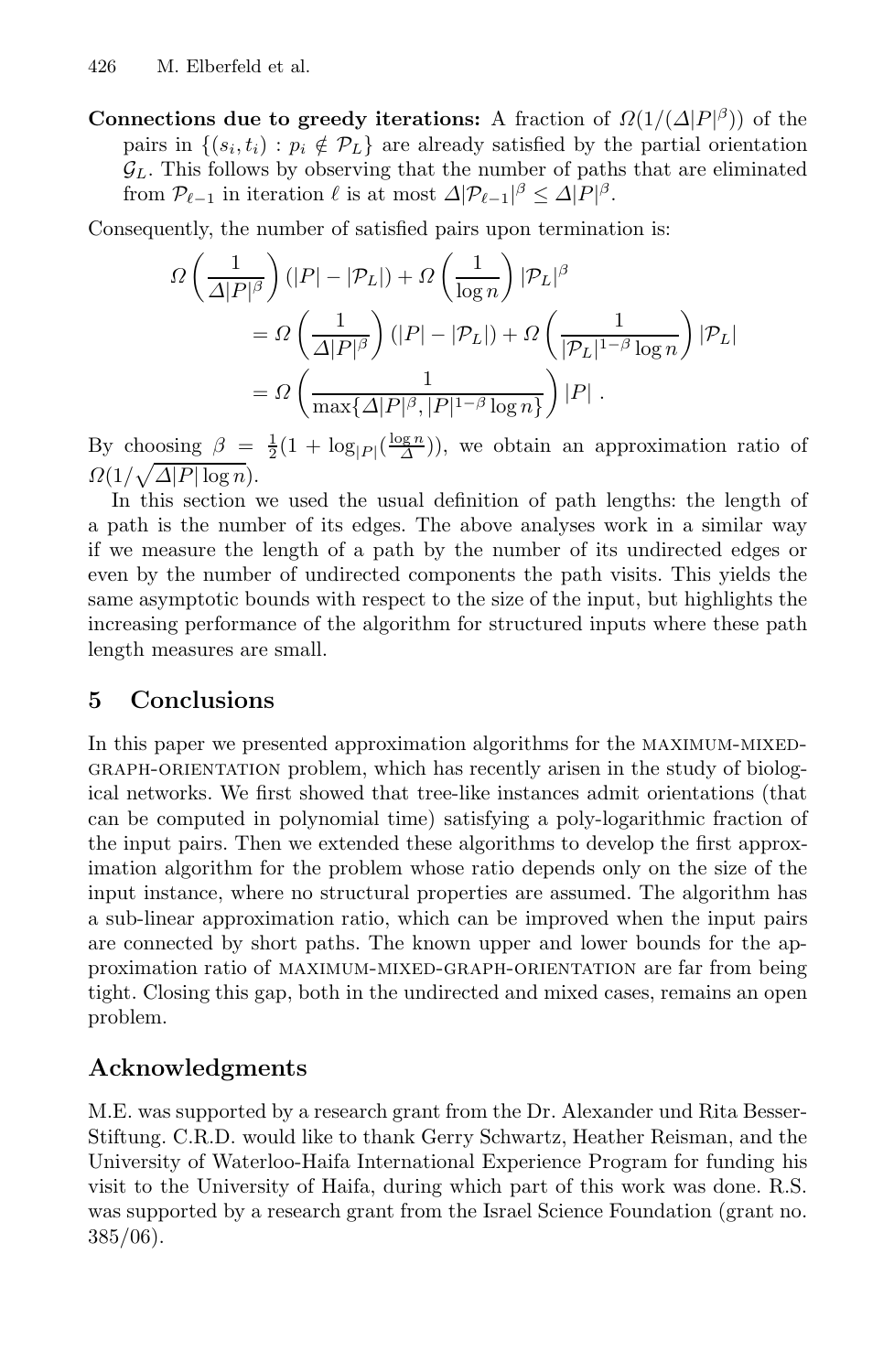## <span id="page-11-11"></span><span id="page-11-8"></span><span id="page-11-6"></span>References

- <span id="page-11-15"></span><span id="page-11-2"></span>1. Arkin, E.M., Hassin, R.: A note on orientations of mixed graphs. Discrete Applied Mathematics 116(3), 271–278 (2002)
- <span id="page-11-12"></span>2. Bafna, V., Berman, P., Fujito, T.: A 2-approximation algorithm for the undirected feedback vertex set problem. SIAM Journal on Discrete Mathematics 12(3), 289– 297 (1999)
- <span id="page-11-3"></span>3. Bang-Jensen, J., Gutin, G.: Digraphs: Theory, Algorithms and Applications, 2nd edn. Springer, Heidelberg (2008)
- <span id="page-11-16"></span>4. Barab´asi, A.-L., Oltvai, Z.N.: Network biology: understanding the cell's functional organization. Nature Reviews Genetics 5(2), 101–113 (2004)
- <span id="page-11-5"></span>5. Boesch, F., Tindell, R.: Robbins's theorem for mixed multigraphs. The American Mathematical Monthly 87(9), 716–719 (1980)
- 6. Chen, J., Fomin, F.V., Liu, Y., Lu, S., Villanger, Y.: Improved algorithms for feedback vertex set problems. Journal of Computer and System Sciences 74(7), 1188–1198 (2008)
- <span id="page-11-0"></span>7. Chung, F.R.K., Garey, M.R., Tarjan, R.E.: Strongly connected orientations of mixed multigraphs. Networks 15(4), 477–484 (1985)
- <span id="page-11-13"></span>8. Cohen, R., Havlin, S., ben-Avraham, D.: Structural properties of scale-free networks. In: Handbook of Graphs and Networks: From the Genome to the Internet. Wiley-VCH, Weinheim (2002)
- <span id="page-11-14"></span><span id="page-11-7"></span>9. Dorn, B., Hüffner, F., Krüger, D., Niedermeier, R., Uhlmann, J.: Exploiting bounded signal flow for graph orientation based on cause–effect pairs (To appear). In: Marchetti-Spaccamela, A., Segal, M. (eds.) TAPAS 2011. LNCS, vol. 6595, pp. 104–115. Springer, Heidelberg (2011)
- <span id="page-11-1"></span>10. Fields, S.: High-throughput two-hybrid analysis. The promise and the peril. The FEB Journal 272(21), 5391–5399 (2005)
- 11. Flum, J., Grohe, M.: Parameterized Complexity Theory. Springer, Heidelberg (2006)
- 12. Frederickson, G.N., Johnson, D.B.: Generating and searching sets induced by networks. In: ICALP 1980. LNCS, vol. 85, pp. 221–233. Springer, Heidelberg (1980)
- 13. Gamzu, I., Segev, D., Sharan, R.: Improved orientations of physical networks. In: Moulton, V., Singh, M. (eds.) WABI 2010. LNCS, vol. 6293, pp. 215–225. Springer, Heidelberg (2010)
- <span id="page-11-10"></span><span id="page-11-9"></span><span id="page-11-4"></span>14. Gavin, A., Bösche, M., Krause, R., Grandi, P., Marzioch, M., Bauer, A., Schultz, J., Rick, J.M., Michon, A.-M., Cruciat, C.-M., Remor, M., Höfert, C., Schelder, M., Brajenovic, M., Ruffner, H., Merino, A., Klein, K., Hudak, M., Dickson, D., Rudi, T., Gnau, V., Bauch, A., Bastuck, S., Huhse, B., Leutwein, C., Heurtier, M.-A., Copley, R.R., Edelmann, A., Querfurth, E., Rybin, V., Drewes, G., Raida, M., Bouwmeester, T., Bork, P., Seraphin, B., Kuster, B., Neubauer, G., Superti-Furga, G.: Functional organization of the yeast proteome by systematic analysis of protein complexes. Nature 415(6868), 141–147 (2002)
- 15. Hakimi, S.L., Schmeichel, E.F., Young, N.E.: Orienting graphs to optimize reachability. Information Processing Letters 63(5), 229–235 (1997)
- 16. Håstad, J.: Some optimal inapproximability results. Journal of the ACM  $48(4)$ , 798–859 (2001)
- 17. Karp, R.M.: Reducibility among combinatorial problems. In: Complexity of Computer Computations, pp. 85–103. Plenum Press, New York (1972)